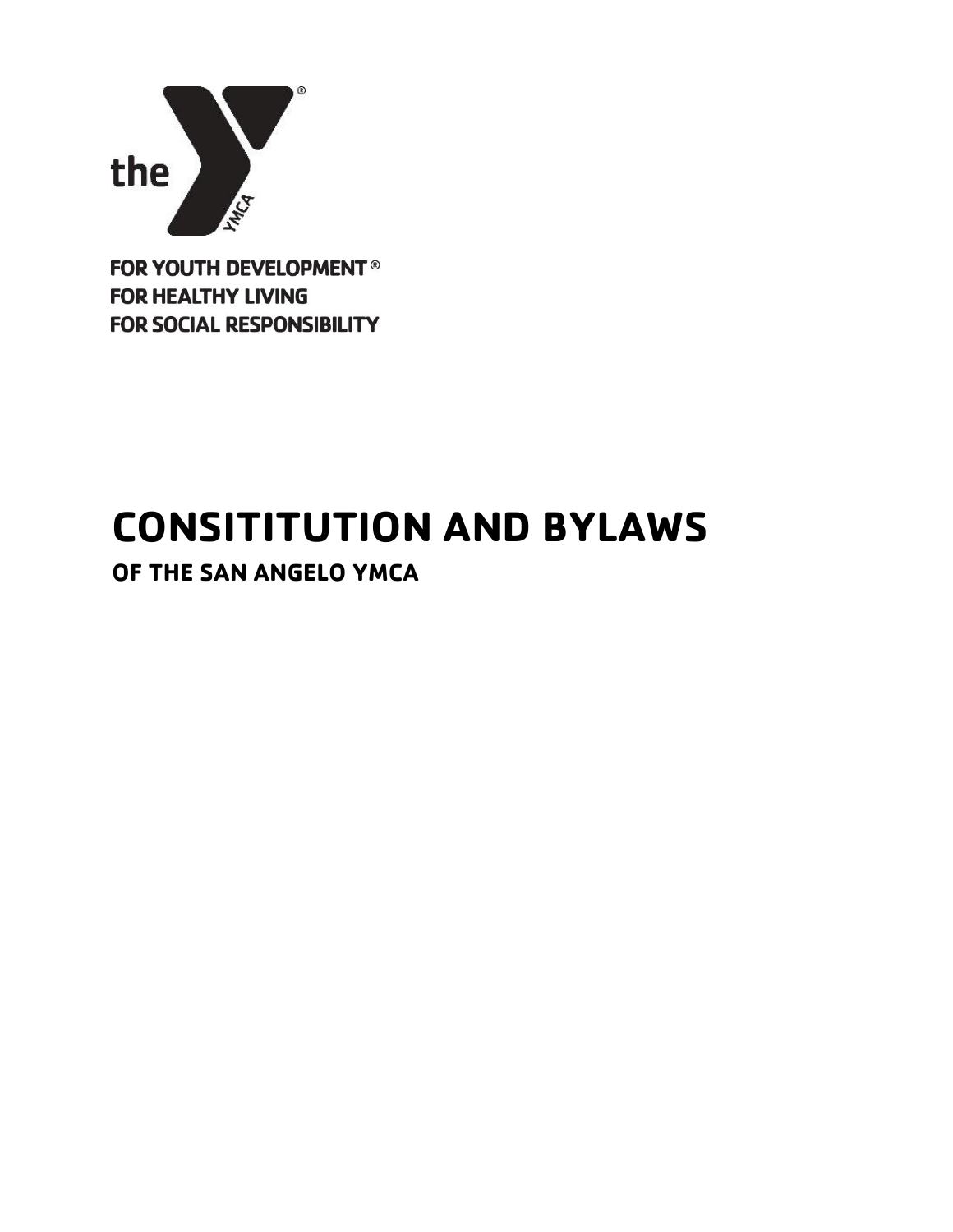#### **ARTICLE I: NAME**

The name of the corporation is the "Young Men's Christian Association of San Angelo, Texas".

# **ARTICLE II: PURPOSE**

Section 1: The purpose of this association shall be to help persons develop Christian character and to aid them in building a society based on Christian ideals through the improvement of the physical, mental social, moral, and spiritual condition of persons and communities served by this association.

Section 2: This association shall establish and maintain membership in the National Council of Young Men's Christian Association of the United States of American, the Constitution in which accepts; it shall be organized in conformity with standards established by the National Council, and it shall endorse the statement of purpose of the National Council, being:

The Young Men's Christian Association we regard as being in its essential genius, a world-wide fellowship united by common loyalty to Jesus Christ for the purpose of developing Christian personality and building a Christian society,

Section 3: In accomplishing its objectives, the Association may establish and provide for the conduct and maintenance of Young Men's Christian Association work in one or more sessions of the geographical area to be served by the group of persons, all branches or subdivisions established by the Association shall be under the control and direction of the Board of Directors unless otherwise agreed.

Section 4: The association may hold or dispose of such property, real or personal, as may be given, devised or bequeathed to it or entrusted to its care and keeping; may purchase, acquire, and dispose of such property as may be necessary to carry out the purpose of the association; and may manage, control, and utilize the same in accordance with the provisions of Article IV.

#### **ARTICLE III: MEMBERSHIP**

Section 1: Any person of good moral character who is in sympathy with its purpose may become a non-voting member of this association in accordance with such provisions as may be established by the Board of Directors.

Section 2: Any member, eighteen (18) years of age or older, who signifies that he/she is in sympathy with the purpose of the association as defined herein and indicates his willingness to cooperate actively in achieving this purpose, who share financially each year in forwarding the work of the association, and is certified by the Board of Directors, shall be a voting member of this association.

Section 3: At least once each year, and at least thirty (30) days prior to the annual meeting of the association, the roll of the voting members shall by constituted and adopted by the Board of Directors as the official roll of the voting members until such roll shall be re-constituted and adopted by the Board of Directors.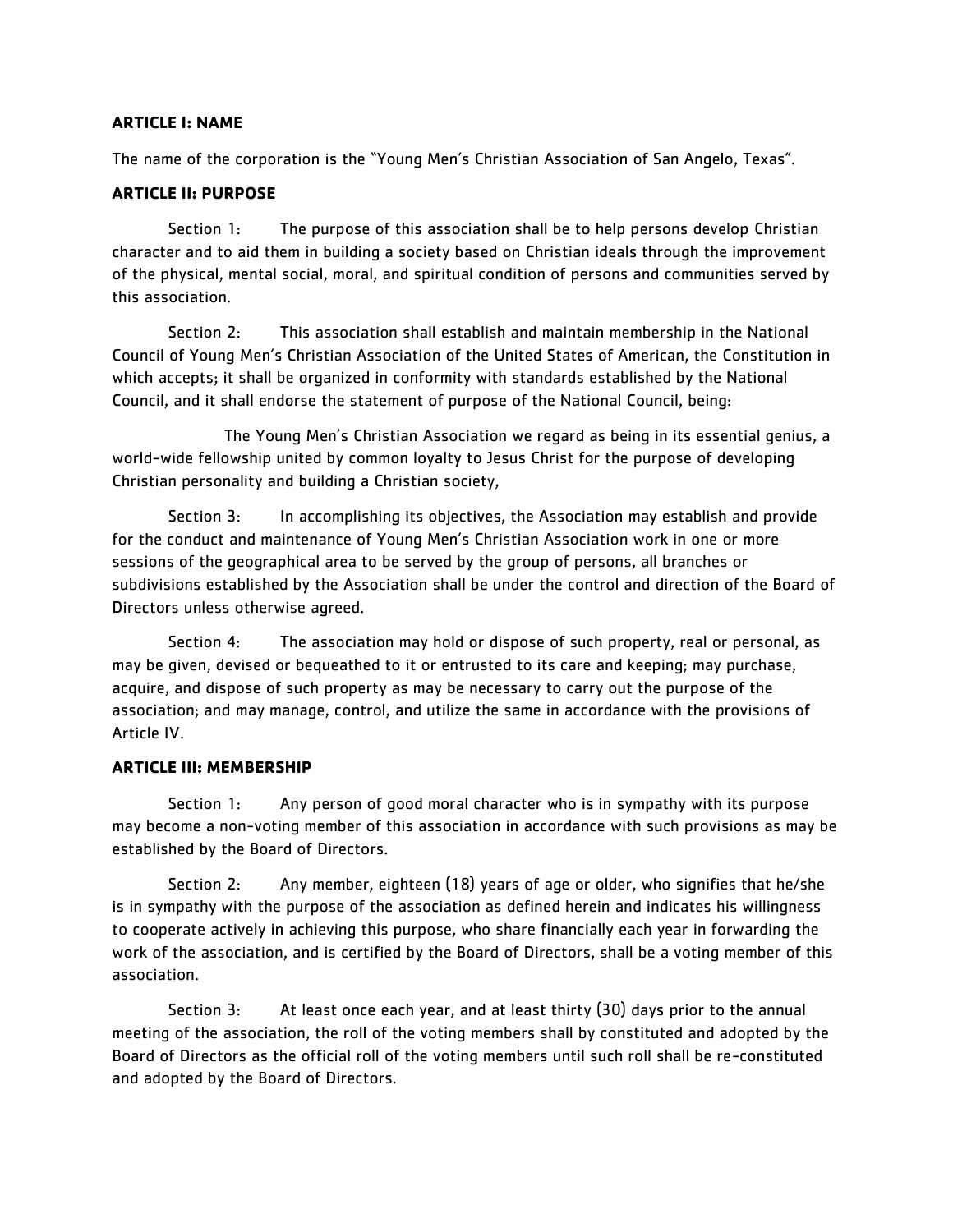Section 4: If a voting member fails to share financially in forwarding the work of the association during any calendar year, his voting membership shall terminate at the end of the calendar year.

Section 5: The voting members of this association shall be the members having the control of the corporate functions of the association with the sole voting rights and powers on all matters which, under the laws of the State of Texas under which this corporation is organized, require a vote of the members of the corporation, and, in addition, the responsibilities of the voting members of the association shall be:

- a. To maintain the corporate status of the association in good standing.
- b. To adopt and amend bylaws.
- c. To nominate and elects the Board of Directors.
- d. To vote and, if eligible and elected, to hold office.
- e. To represent the association in Regional Assembly of National Council of Young Men's Christian Associations, if and when duty authorized under the stated requirements of such representations.
- f. To cooperate actively in achieving the purposes and program of the association through service on committees or in other ways.

#### **ARTICLE IV: MANAGEMENT**

Section 1: The management of the association shall be vested in a Board of Directors of at least fifteen (15) persons who are not less than eighteen (18) years of age and who possess the qualifications for voting membership in the association, and in an Executive Director employed by the Board of Directors. The Board of Directors may set the number of directors of the association at more than fifteen (15), but not in excess of twenty-four (24).

Section 2: To insure a proper responsiveness to membership and the inclusion of adequate representativeness, as a guideline, at least 20 percent of the members of the Board of Directors, or Committees of Management, should be persons under 30 years of age or females or persons from minority racial groups of all of these with as much balanced distribution as possible among these categories of members.

Section 3: The Board of Directors shall have full power and authority to administer, control and manage all of the assets and property of the association and exercise all of the powers necessary and appropriate to control the work and policy of the association in all its details. The Board of Directors shall have the power to borrow money and encumber the assets and property of the association for corporate purposes. No contract, debt, or obligation shall be binding unless contracted under the authority of the Board of Directors or its designated agent or agents or by majority vote of the Executive Committee.

Section 4: The Board of Directors may appoint a maximum of five of their own number who, with the officers and Branch Committees of Management Chairmen, shall constitute and Executive Committee. This committee is commissioned to act upon all business requiring attention between Board meetings and shall, in addition, plan, coordinate, direct and evaluate the overall fiscal program of the association. Committee actions shall not require the approval of the Board of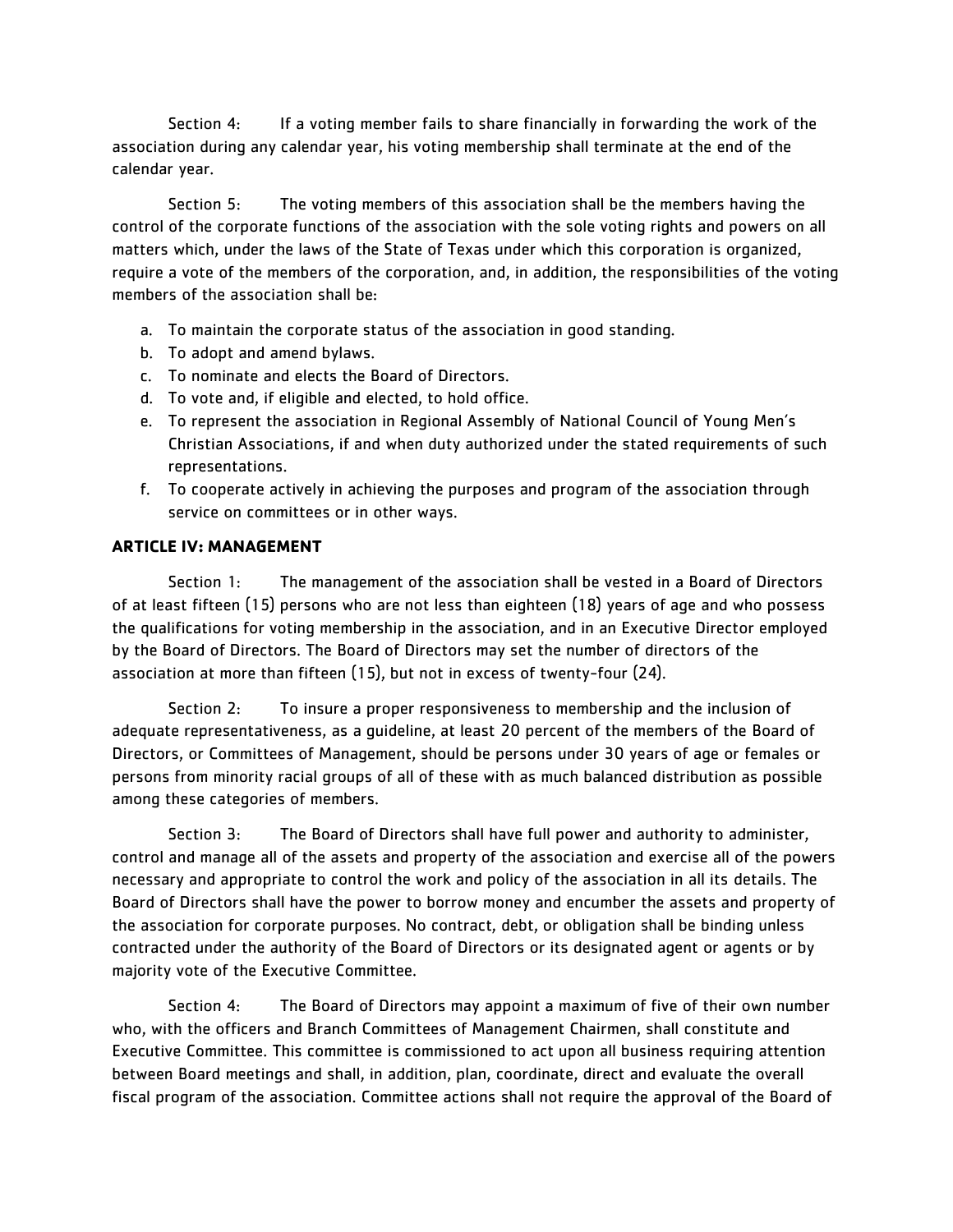Directors, but are, in all cases, subject to review and revisions by the Board of Directors. The President of the Board of Directors shall serve as Chairman of the Executive Committee.

Section 5: The Board of Directors shall meet a minimum of four times each year, at such time and place as they shall determine. Having one-third of the board members in attendance, after all members have been notified, shall constitute a quorum at any meeting of the Board.

Special meetings of the Board of Directors may be called by the President or upon written request of the other officers. The call for a special meeting shall be in writing, specifying the purpose or object of the meeting giving at least one days' notice prior to such special meeting. Weekends shall not be considered in the days' notice.

Section 6: The Board of Directors shall have the power to appoint standing or special committees as it from time deems necessary, and to define the duties of such committees. The chairman of any such committee shall be directly accountable to the President of the Board of Directors.

Section 7: At least once a year the chairmen of committees of the association shall meet with the Board of Directors at a meeting called for that purpose; which meeting shall be devoted to discussion and planning around general affairs, programs, and policies of the association and its various departments, operations and branches.

Section 8: The Board of Directors shall employ an Executive Director who, with the consent of the Board, shall be responsible for the general administration of the association and employment of additional employees.

Section 9: The Board of Directors shall have the power to establish or disband departments, operations, or branches of the Association and may establish policies for their government and appoint and remove Committees of Management for the same reason.

Section 10: The Board of Directors shall have the power to enter into cooperative relationships with other agencies or organizations when, in its judgement, such a relationship is desirable toward achieving the association's objectives in the area concerned; in which case the Board shall have the power, on behalf of the association, to enter into articles of agreement setting forth the rules of the government of the cooperative operation; which articles shall contain provisions for serving relationships any time when , in the judgement of the Board of Directors, it is in the best interest of the association to do so.

Section 11: The Board of Directors may honor one or more if its members from time to time for long and effective service by electing him an Honorary Member. Honorary Members may attend all board meetings, participate in the discussions, but shall not vote nor hold office.

Section 12: The Board of Directors shall have the power to fill, for the unexpired terms, all vacancies occurring in their number between annual elections.

Section 13: The President of the Board of Directors shall appoint, after considerations of nominations from each Branch, and with the approval of the Board of Directors, a Committee of Management for each Branch. The President of the Board of Directors, the Treasurer, and the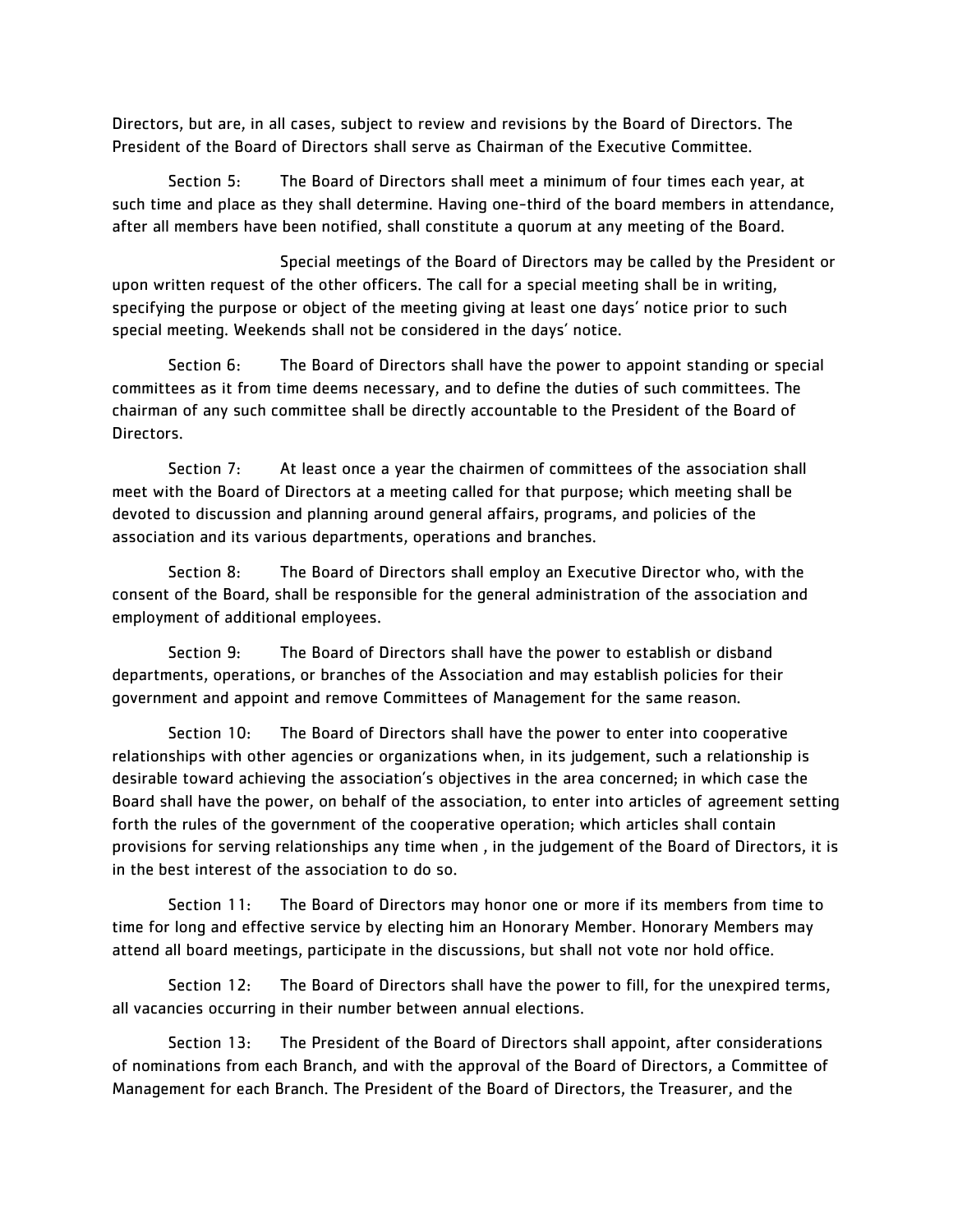Executive Director shall be member's ex-officio of all such committees and shall receive regular notice of such meetings and copies of minutes therof.

Section 14: Members of the Board of Directors (except the President of the Board or a person nominated for such office) must retire from active membership on the Board for at least one year after serving three (3) consecutive three-year terms.

# **ARTICLE V: OFFICERS AND THEIR DUTIES**

Section 1: The officers of this association shall be a President, a President-Elect, two (2) Vice-President's, a Secretary-Treasurer and Executive Director, each of who shall hold office until his successor is elected or qualified. The Executive Director shall serve until he resigns or is released by action of the Board of Directors. The officers, Executive Director and immediate Past-President shall constitute the Executive Committee.

Section 2: The President shall preside at all meetings of the Board of Directors and of the association. With the Secretary-Treasurer or the Executive Director, he/she shall execute legal papers, documents and instruments ordered to be executed by the Board of Directors. He/she shall chair the Executive Committee. He/she shall be a voting member of the Board of Directors for the year immediately following his/her term of office of President.

Section 3: The President-Elect shall act in the absence of disability of the President.

Section 4: The Vice-President(s) shall act in the absence or disability of the President and President-Elect.

Section 5: The Secretary-Treasurer together with the President of Executive Director shall execute such legal papers, documents or instruments as authorized by the Board of Directors. He/she shall keep the minutes of all meetings of the association and of the Board of Directors. He/she shall oversee the fiscal program of the association. He/she shall cause all funds of the association to be deposited in depositories approved by the Board of Directors. He/she shall see that an accurate record is kept of association funds and shall see that adequate monthly reports are made to the Board of Directors. All check upon bank accounts are made to the Board of Directors. All checks upon bank accounts of the association shall be signed as directed by resolution of the Board of Directors. The Secretary-Treasurer shall see that appropriate employees of the association are bonded and that an annual audit is made by a selected public accountant firm of all fiscal transactions by the association. The Secretary-Treasurer of the association shall be the Secretary-Treasurer of all of the branches of the association, should there be any.

# **ARTICLE VI: ANNUAL MEETING AND ELECTION OF OFFICERS**

Section 1: An Annual Meeting of the voting members of the association shall be held, in conjunction with a regular Board of Directors meeting, for the purpose of electing Directors of the Association at a time fixed by the Board of Directors within the first 90 days following the close of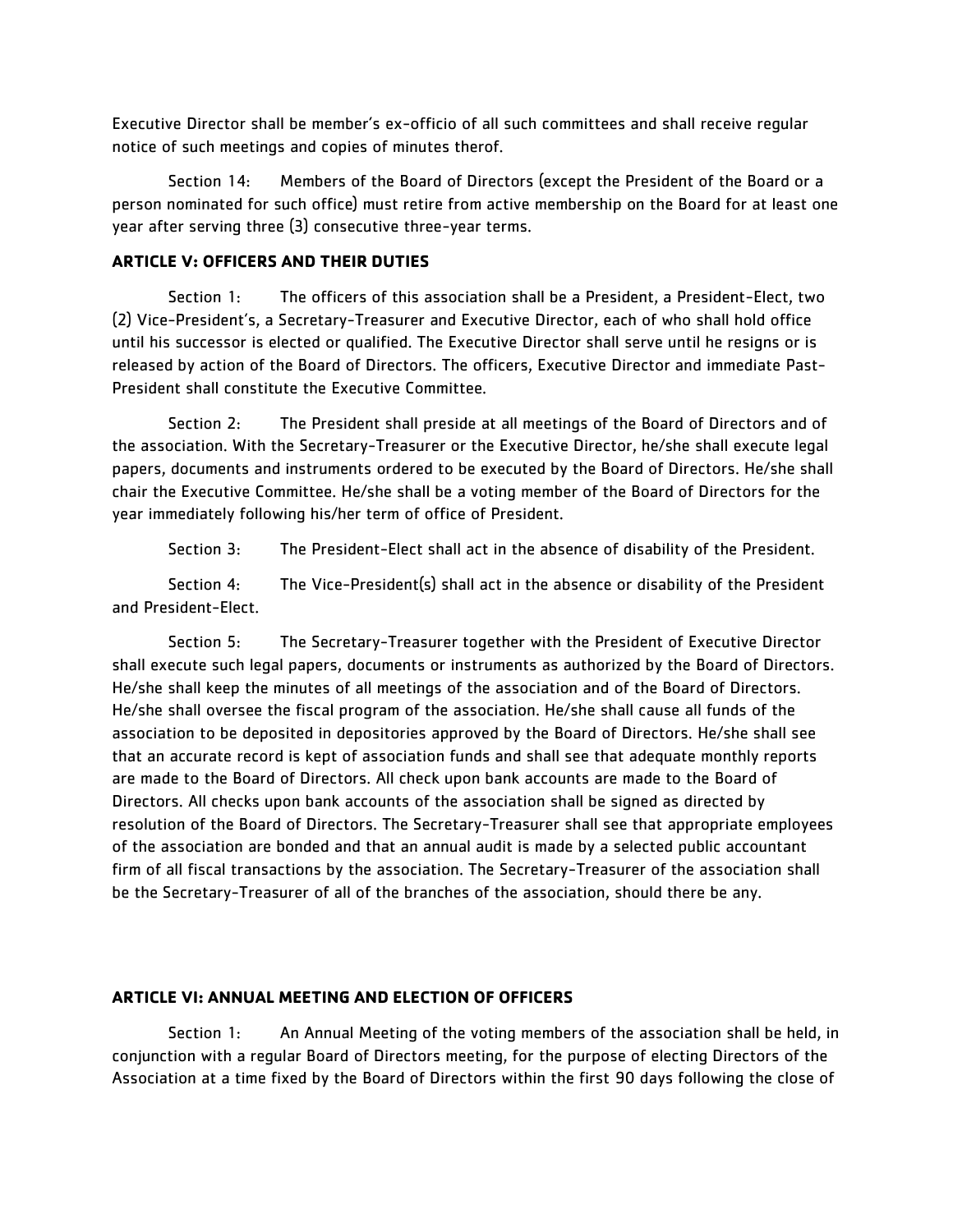the fiscal year; or such election of Directors shall be conducted within the same period by mail ballot of the Voting Members of the Association, under the supervision of the Board of Directors.

Section 2: Voting at all meetings of the association may be done either in person or by proxy and any member may revoke any proxy given by such member at any time prior to the exercise of the proxy.

Section 3: Special meetings of the voting members may be held at any time of the call of the President of Board of Directors or upon written request of not less than five percent of the voting members.

Section 4: Special meetings of the voting members of the association shall be posted in the association buildings and written or printed notice of the time, place, and purpose for such meeting shall be mailed to each voting member at his/her last known address at least 14 days prior to the fixed time for the meeting.

Section 5: A quorum for any meeting of the voting members of the association shall be constituted by ten percent of the voting members of the association either present or by proxy or both.

Section 6: The President shall appoint a Nominating Committee to be ratified by the Board of Directors, at least 60 days before the date of election of Directors. The Nominating Committee shall be composed of three members of the Board of Directors and three qualified voting members representing a cross-section of the membership of the association. The said committee shall nominate that number of qualified members for the association. Five percent of the voting members may present in writing to the Nominating Committee, not later than 10 days before the annual election, the name of any voting member for nomination, and such name shall be posed immediately by the Nominating Committee. No person shall be eligible for election of Director unless the name of such person shall been submitted to or nominated by the Nominating Committee.

Section 7: Members of the Board of Directors shall hold office for three years or until their successor shall have been elected and qualified. At least one-third of the total membership pf the Board of Directors shall be elected annually.

Section 8: Mail ballots may be used for the election of members of the Board of Directors, and, if used, such ballot shall be mailed 14 days before the annual meeting to all qualified voting members at the last known address of such matter.

Section 9: At the first regular meeting of the Board of Directors after the annual election of the association, the Board shall elect from its own number a President, President-Elect, two Vice-Presidents and a Secretary-Treasurer. The Nominating Committee may be appointed by the President from the Board to recommend a slate of officers. The officers elected shall be the officers of the association and of the Board of Directors and shall hold office until their successors have been elected and qualified.